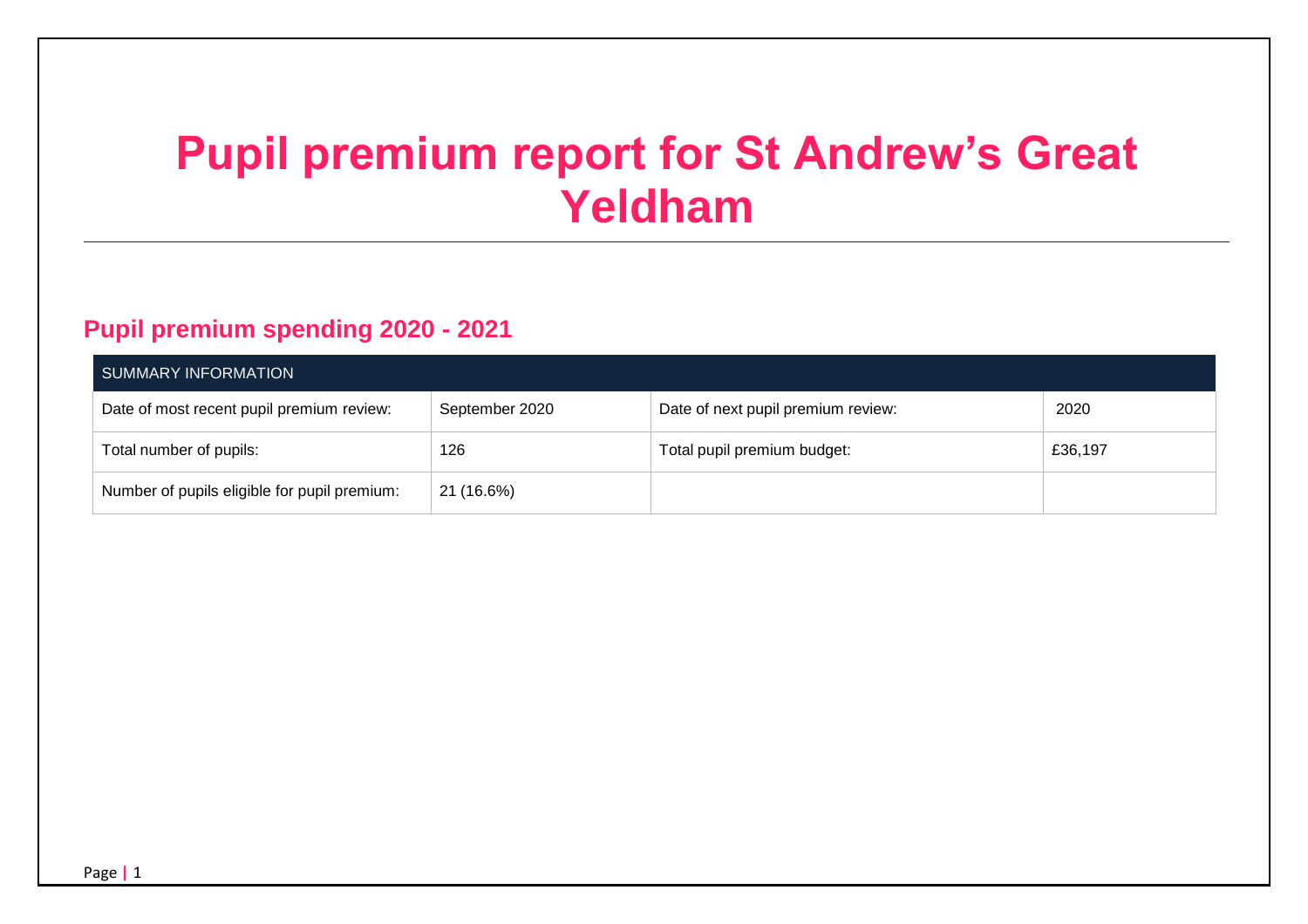#### STRATEGY STATEMENT

At St Andrew's we have high aspirations and ambitions for our children and we believe that no child should be left behind. We are determined to ensure that our children are given every chance to realize their full potential and aspire to be the 'Be the Best You Can Be'. We are committed to meeting their pastoral, social and academic needs in a nurturing environment. As with every child in our care, a child who is entitled to the Pupil Premium Grant, is valued, respected and entitled to develop to his/her full potential, irrespective of disadvantage.

Our key objective in using the Pupil Premium Grant is to diminish the differences between pupil groups. As a school we consistently track all groups of pupils to ensure that they make good or better progress. Through targeted interventions, we are working to eliminate barriers to learning and progress. For new entrants that start with low attainment on entry, our aim is to ensure that they make accelerated progress in order to reach age related expectations as they move through the school. Once at age related expectations we always continue to extend that learning further to ensure that they reach higher levels of attainment. We closely monitor how we are spending the allocated funds to ensure they are having an impact on pupil premium pupil's achievement.

#### **Identification, implementation and development of provision**

Academic intervention in addition to social, emotional and behavioural support are identified through half termly Pupil Progress Meetings. Analysis of tracking and progress is used as a vehicle to identify concerns and presenting issues and also as a measure of impact during the review process.

In addition, the school regularly considers current provision available in school and seeks to expand the range of support on offer. This could be from training or by accessing external expertise. All PPG funded intervention and provision is assessed and evaluated to measure impact. Subsequently, activities are either maintained or modified for future implementation and any ineffective approaches are stopped.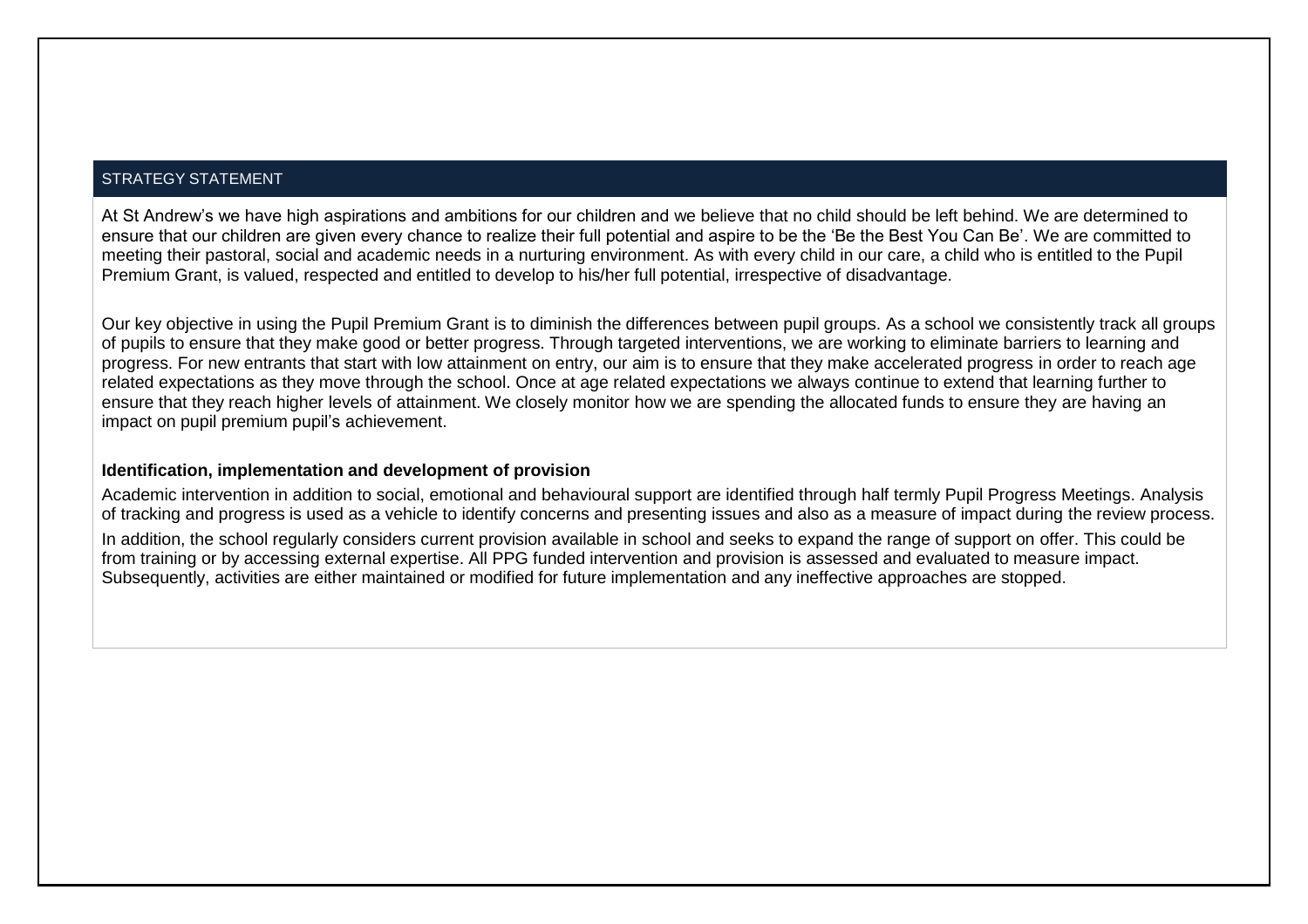# **Assessment information – Attainment and Progress Data**

| 2019 - 2020 ATTAINMENT DATA FOR PP CHILDREN |                                     |                                  |                                 |
|---------------------------------------------|-------------------------------------|----------------------------------|---------------------------------|
|                                             | <b>Working Below</b><br>Expectation | <b>Working At</b><br>Expectation | Working<br>Above<br>Expectation |
| Reading                                     | 33%                                 | 67%                              | 13%                             |
| Writing                                     | 41%                                 | 59%                              | 4%                              |
| <b>Maths</b>                                | 33%                                 | 67%                              | 8%                              |

| 2019 - 2020 PROGRESS DATA FOR PP CHILDREN |                                   |                      |                                   |  |  |
|-------------------------------------------|-----------------------------------|----------------------|-----------------------------------|--|--|
|                                           | Less than<br>Expected<br>Progress | Expected<br>Progress | More Than<br>Expected<br>Progress |  |  |
| Reading                                   | 17%                               | 83%                  | 4%                                |  |  |
| Writing                                   | 38%                               | 62%                  | 4%                                |  |  |
| <b>Maths</b>                              | 4%                                | 96%                  | 8%                                |  |  |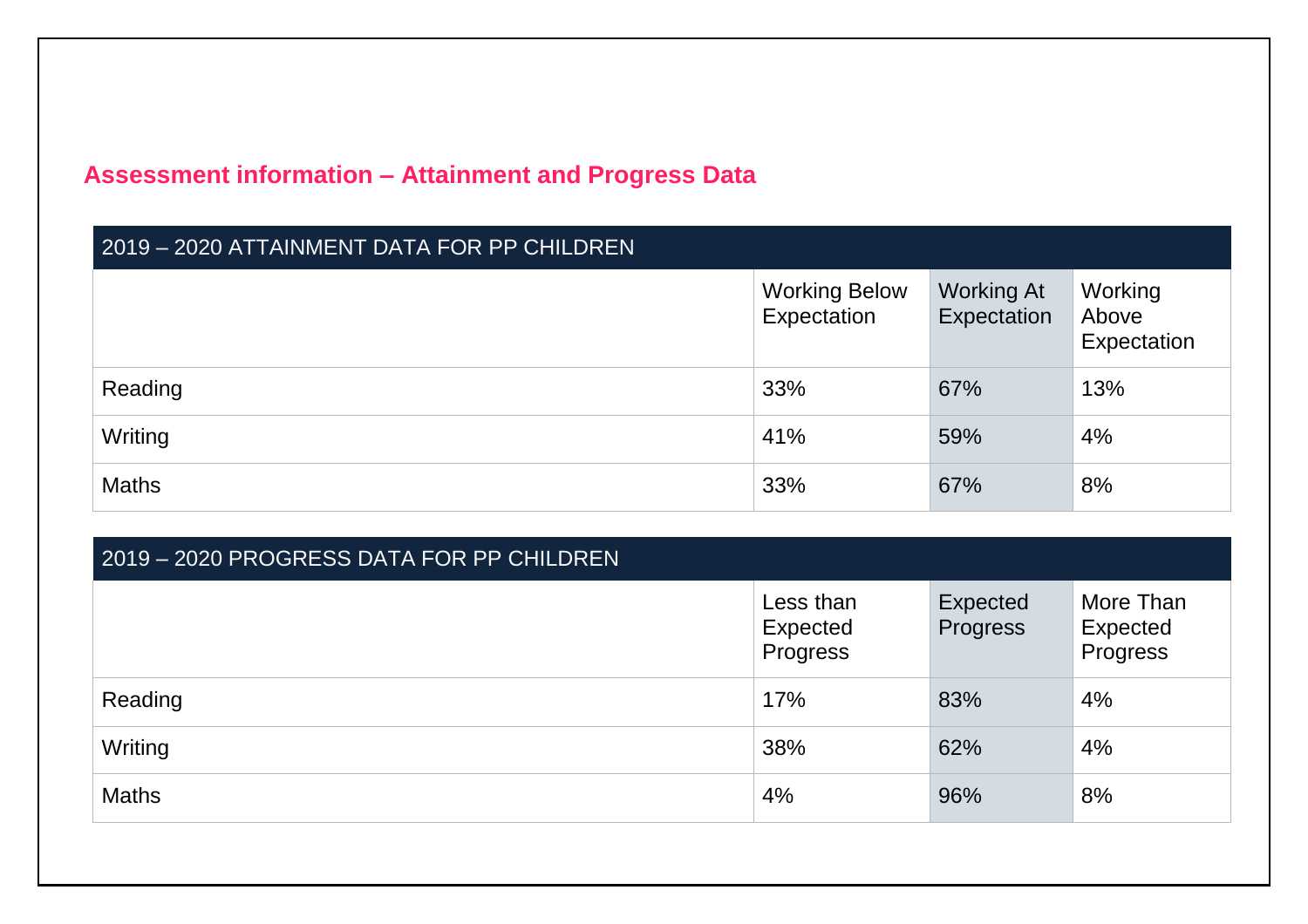## **Barriers to learning**

#### BARRIERS TO FUTURE ATTAINMENT

|  | Academic barriers: |  |
|--|--------------------|--|
|  |                    |  |
|  |                    |  |

| A | Lack of access to appropriate reading material beyond school and family engagement in celebrating the value of reading. |
|---|-------------------------------------------------------------------------------------------------------------------------|
| B | Accessing online learning to assist rapid progress.                                                                     |
| С | Early intervention of speech and language needs at EYFS and KS1.                                                        |
| D | More able not reaching greater depth.                                                                                   |

#### ADDITIONAL BARRIERS

| <b>External barriers</b> |                                                                                                   |
|--------------------------|---------------------------------------------------------------------------------------------------|
|                          | Attendance or late arrivals at school                                                             |
|                          | Parental engagement in school and level of support at home with homework tasks and daily reading. |
| G                        | Low levels of self-esteem and anxiety surrounding school-based activities                         |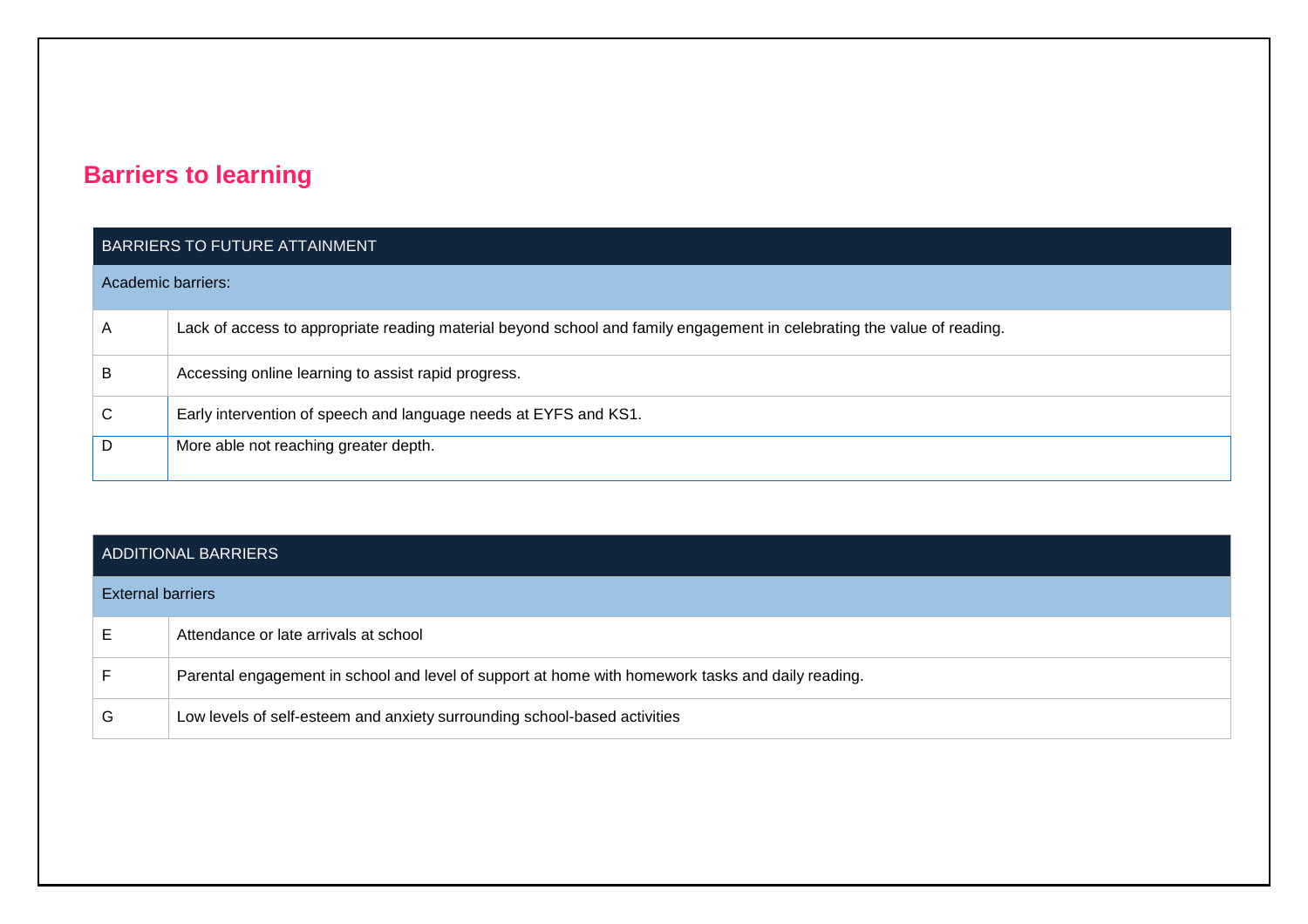#### INTENDED OUTCOMES

|   | Specific outcomes                                                                                                                                     | Success criteria                                                                                             |
|---|-------------------------------------------------------------------------------------------------------------------------------------------------------|--------------------------------------------------------------------------------------------------------------|
| A | Ensure that children achieve exceptionally well when compared to pupils with similar starting points.                                                 | Pupils are achieving expected or above<br>academic attainment                                                |
| B | Pupils make expected progress, and in some cases rapid and sustained progress, in order to meet<br>expectations in reading, writing & Maths.          | Pupils are making expected or above<br>progress                                                              |
| C | Help pupils overcome identified barriers to learning in reading, writing and Maths as well as across the<br>curriculum                                | Strategies and appropriate interventions are<br>provided to overcome barriers                                |
| D | Ensure pupils develop reasonable levels of self-esteem and confidence leading to a secure feeling of<br>wellbeing and confidence to tackle challenge. | Pupils have reasonable levels of self-<br>esteem and feel confident to achieve and<br>have a growth mindset. |
| Е | Engage and work closely with parents and carers of pupils, ensuring home support is consistent and<br>home school partnership is strong.              | Parents and Carers are fully involved in<br>school life.                                                     |
|   | Improve attendance of the most vulnerable pupils to in line with national average or better.                                                          | Pupils' attendance is in line with or better<br>than the national average.                                   |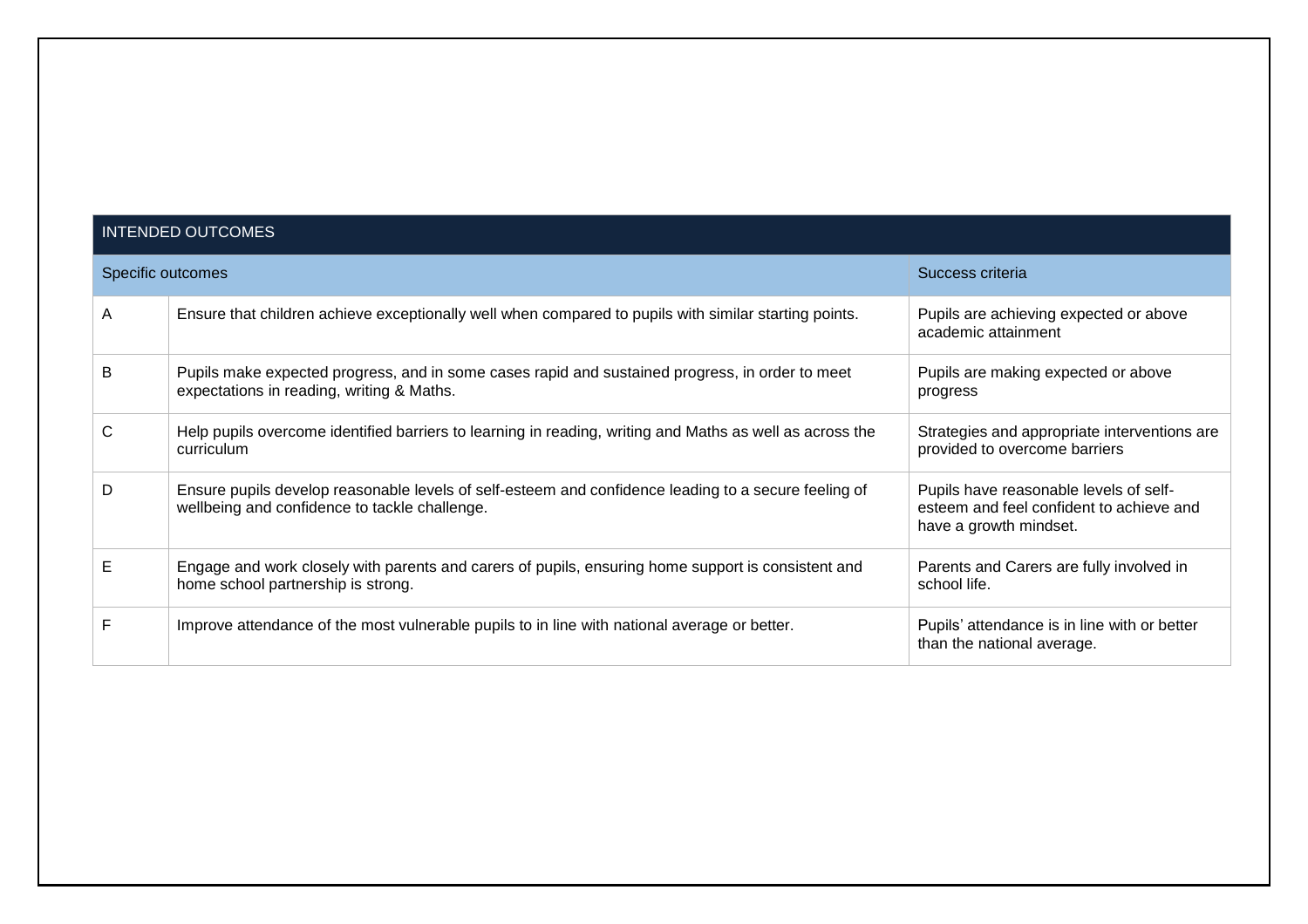# **Planned expenditure for current academic year**

| <b>ACADEMIC YEAR</b>                          |                                                                                                                                          |                                                                                                                                                                                                                                                                                                                                                                                                                                                               |                                                                                                                     |                           |                               |
|-----------------------------------------------|------------------------------------------------------------------------------------------------------------------------------------------|---------------------------------------------------------------------------------------------------------------------------------------------------------------------------------------------------------------------------------------------------------------------------------------------------------------------------------------------------------------------------------------------------------------------------------------------------------------|---------------------------------------------------------------------------------------------------------------------|---------------------------|-------------------------------|
| Quality of teaching for all                   |                                                                                                                                          |                                                                                                                                                                                                                                                                                                                                                                                                                                                               |                                                                                                                     |                           |                               |
| Action                                        | Intended outcome                                                                                                                         | What's the evidence and rationale<br>for this choice?                                                                                                                                                                                                                                                                                                                                                                                                         | How will you make sure it's<br>implemented well?                                                                    | Staff lead                | When will you<br>review this? |
| <b>Emotional First Aider</b><br>(EFA) Support | To provide<br>emotional/<br>wellbeing support<br>to vulnerable<br>pupils on a weekly<br>basis.<br>To develop<br>practice of EFA<br>staff | EFAs able to provide one to one<br>support for pupils and in-school case<br>studies show this leads to an increase<br>in engagement in learning. Individual<br>pupils have been identified as having<br>clear attachment needs. This training<br>supports the adults working with the<br>pupils to meet those needs effectively.<br>Evidence base: EEF Toolkit (mentoring<br>+2 months for disadvantaged pupils)<br>NFER Report (meeting individual<br>needs) | Careful planning and continued<br>monitoring of impact.<br>Monitoring of impact through pupil<br>perception surveys | <b>PP</b><br>Co-ordinator | Aug 21                        |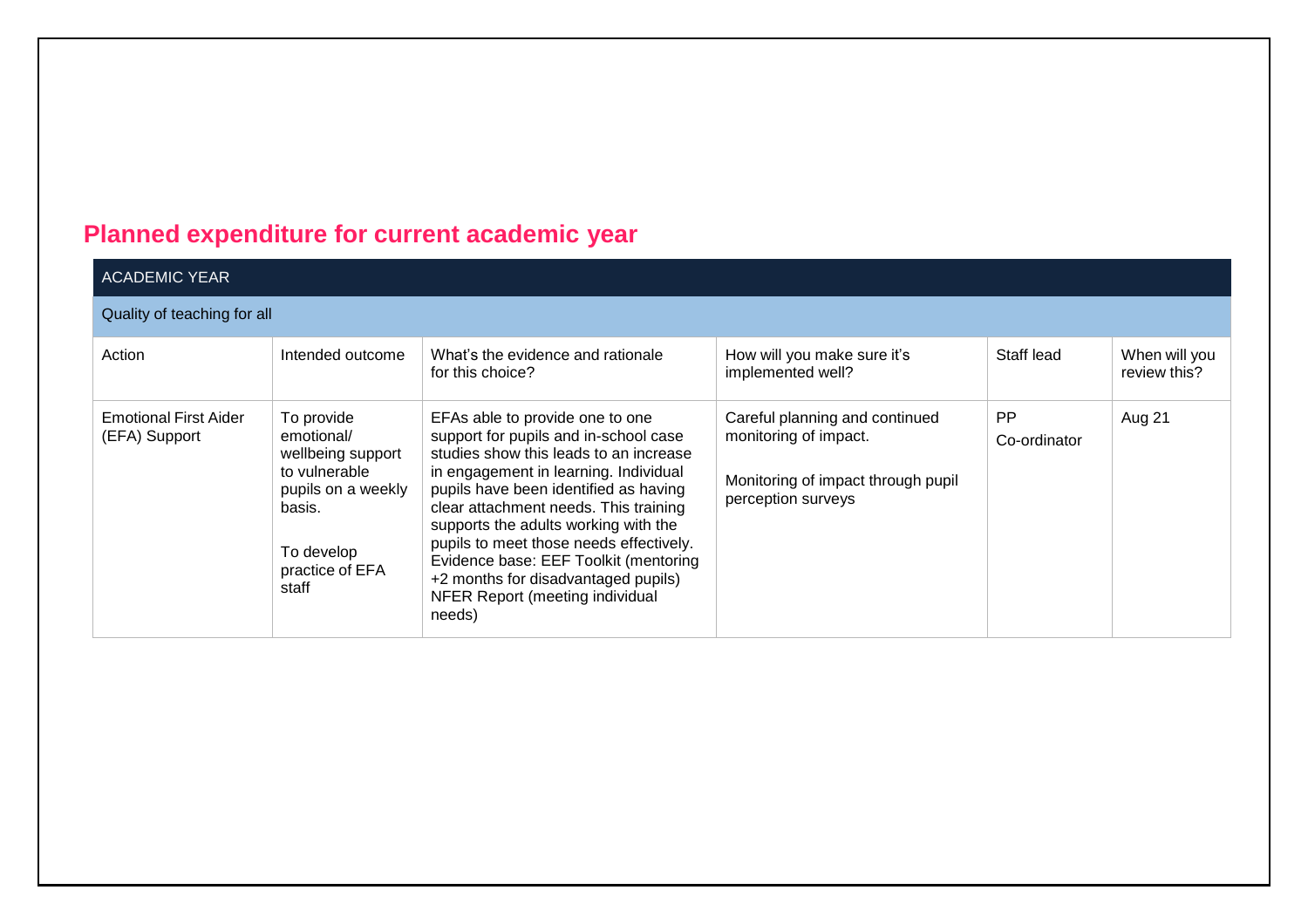| <b>Targeted support</b>                                                                         |                                                                                    |                                                                                                                                                                                                                                                                                                                                                               |                                                                                                                                                                                                    |                                   |                               |
|-------------------------------------------------------------------------------------------------|------------------------------------------------------------------------------------|---------------------------------------------------------------------------------------------------------------------------------------------------------------------------------------------------------------------------------------------------------------------------------------------------------------------------------------------------------------|----------------------------------------------------------------------------------------------------------------------------------------------------------------------------------------------------|-----------------------------------|-------------------------------|
| Action                                                                                          | Intended outcome                                                                   | What's the evidence and rationale for<br>this choice?                                                                                                                                                                                                                                                                                                         | How will you make sure it's<br>implemented well?                                                                                                                                                   | Staff lead                        | When will you<br>review this? |
| <b>NACE</b>                                                                                     | To ensure chn<br>working securely<br>reach greater<br>depth                        | A targeted resource and information<br>package designed to support schools in<br>meeting the needs of the more able.                                                                                                                                                                                                                                          | SLT to monitor what is being<br>offered, implemented and to track<br>progress.                                                                                                                     | <b>SLT</b>                        | Aug 21                        |
| Speech & Language<br>Therapist                                                                  | To meet the S&L<br>needs of PPG<br>pupils allowing<br>them to access<br>learning   | Specialist speech and language<br>programmes have been put in place<br>during 2019-20 for pupils, leading to<br>increase in language skills and access<br>to classroom learning. Evidence Base:<br>EEF Toolkit (Oral Language Intervention<br>+5months), NFER Report (meeting<br>individual learning needs)                                                   | SLT to create individualised support<br>plans - implementation of these to<br>be monitored by SENCo<br>Use INSET days to deliver training.                                                         | <b>SENCo</b>                      | Aug 21                        |
| <b>Music Fees</b><br>Mersea Assistance<br><b>Rock Steady Bursary</b><br>(Music)<br>Coach Travel | To support PPG<br>families to meet<br>the costs of extra-<br>curricular activities | For our PPG families meeting the cost<br>of significant extra curriculum activities<br>can be challenging and mean the child<br>is at risk of not being provided with that<br>opportunity. PPG is used to support<br>families in that instance. Evidence Base:<br>EEF Toolkit (arts participation +2<br>months) & (outdoor adventure learning<br>$+3$ months) | SLT to monitor and approve trips to<br>ensure quality control.<br>PP Co-Ordinator to identify and<br>monitor impact on children involved<br>Pupil voice to monitor impact of<br><b>Rock Steady</b> | PP Co-<br>ordinator<br><b>SLT</b> | Aug 21                        |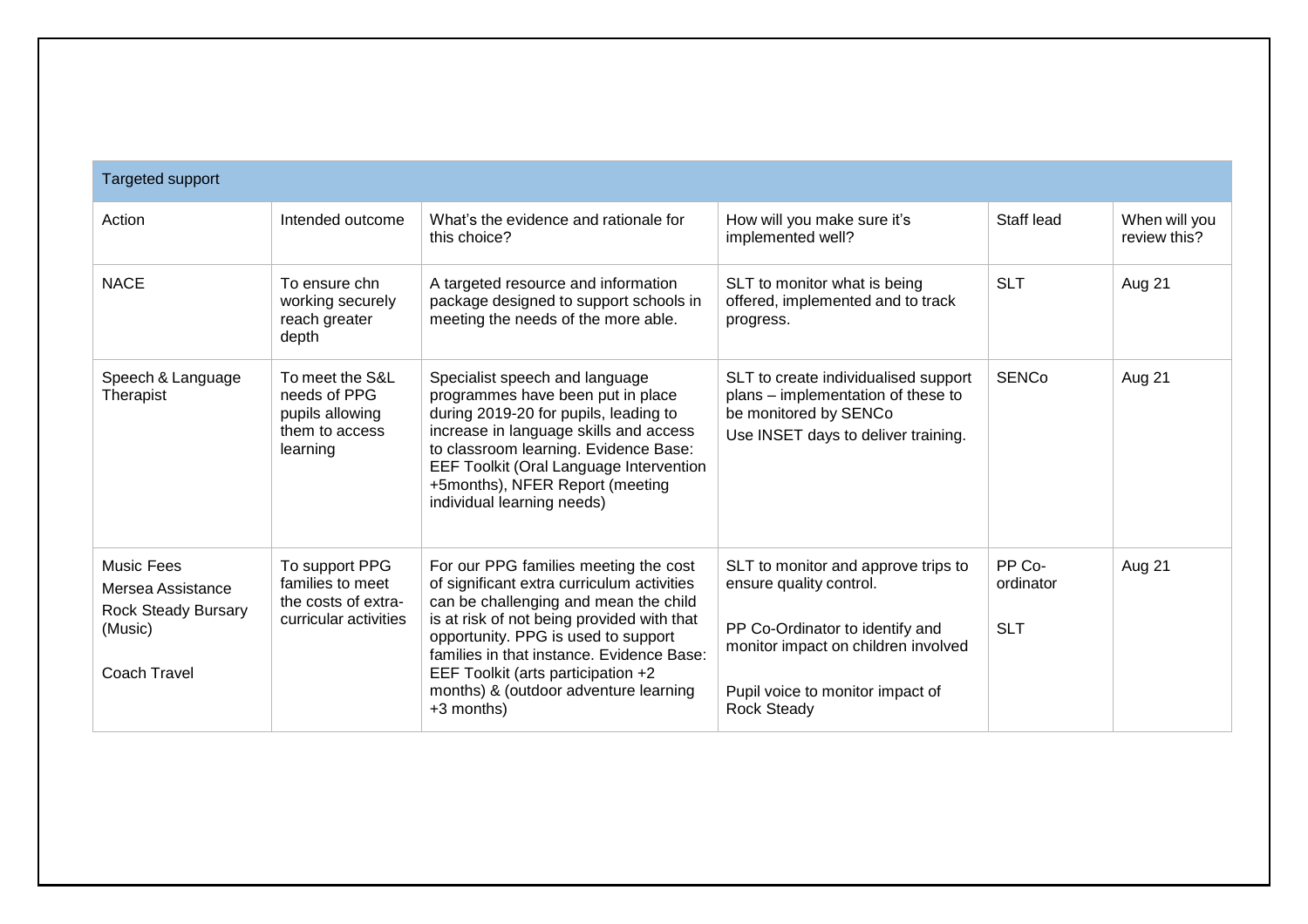| <b>Staff CPD</b><br><b>Mental Health</b><br>Awareness | Staff feel informed<br>and suitably<br>prepared in the<br>roles as teachers<br>the need to<br>support chn's<br>mental health and<br>well-being.                            | Mental health and chn's well being is<br>now part of the latest Safeguarding<br>documentation and due to the recent<br>Covid situation more chn's families<br>could be exposed to financial &<br>emotional pressures.                          | CPD currently being offered to Vine<br>staff and will be funded through PPG                                                                                                                                                                                                                                                                                                                             | <b>SLT</b>                 | Aug 21 |
|-------------------------------------------------------|----------------------------------------------------------------------------------------------------------------------------------------------------------------------------|------------------------------------------------------------------------------------------------------------------------------------------------------------------------------------------------------------------------------------------------|---------------------------------------------------------------------------------------------------------------------------------------------------------------------------------------------------------------------------------------------------------------------------------------------------------------------------------------------------------------------------------------------------------|----------------------------|--------|
| Drama Therapy                                         | Chn are given the<br>opportunity to<br>explore emotions<br>deep rooted<br>behaviours within<br>a play<br>environment.                                                      | Chn who are engaging in this<br>provision are displaying extreme<br>behaviours and anxieties which<br>need professional support and<br>attention.                                                                                              | Therapist meets with HT/SENCo to<br>discuss a child's needs to explore<br>whether she would be able to meet<br>their needs and support this.<br>The therapist meets with the family<br>initially ensuring that they are aware<br>of the child/family's needs and<br>concerns. Background information.<br>Child meets for a set number of<br>weeks before and review and if<br>required a therapy break. | HT/SENCo                   | Aug 21 |
| <b>Extended Provision</b><br>Family Support (ASC)     | Child remains<br>within the safe,<br>secure nurturing<br>environment of<br>school for more of<br>their day. They<br>learn how to<br>share, play<br>games and<br>cooperate. | Child needs the guidance of school<br>professionals to support social skills.<br>ASC offers games, crafts and social<br>interactions which would benefit<br>some child who may not have stable<br>home lives and positive adult<br>influences. | Behaviour is monitored carefully to<br>ensure that positive behaviours are<br>being used within school. Positive<br>impact on classroom conduct is<br>desirable.                                                                                                                                                                                                                                        | HT/SENCo/<br>Class teacher | Aug 21 |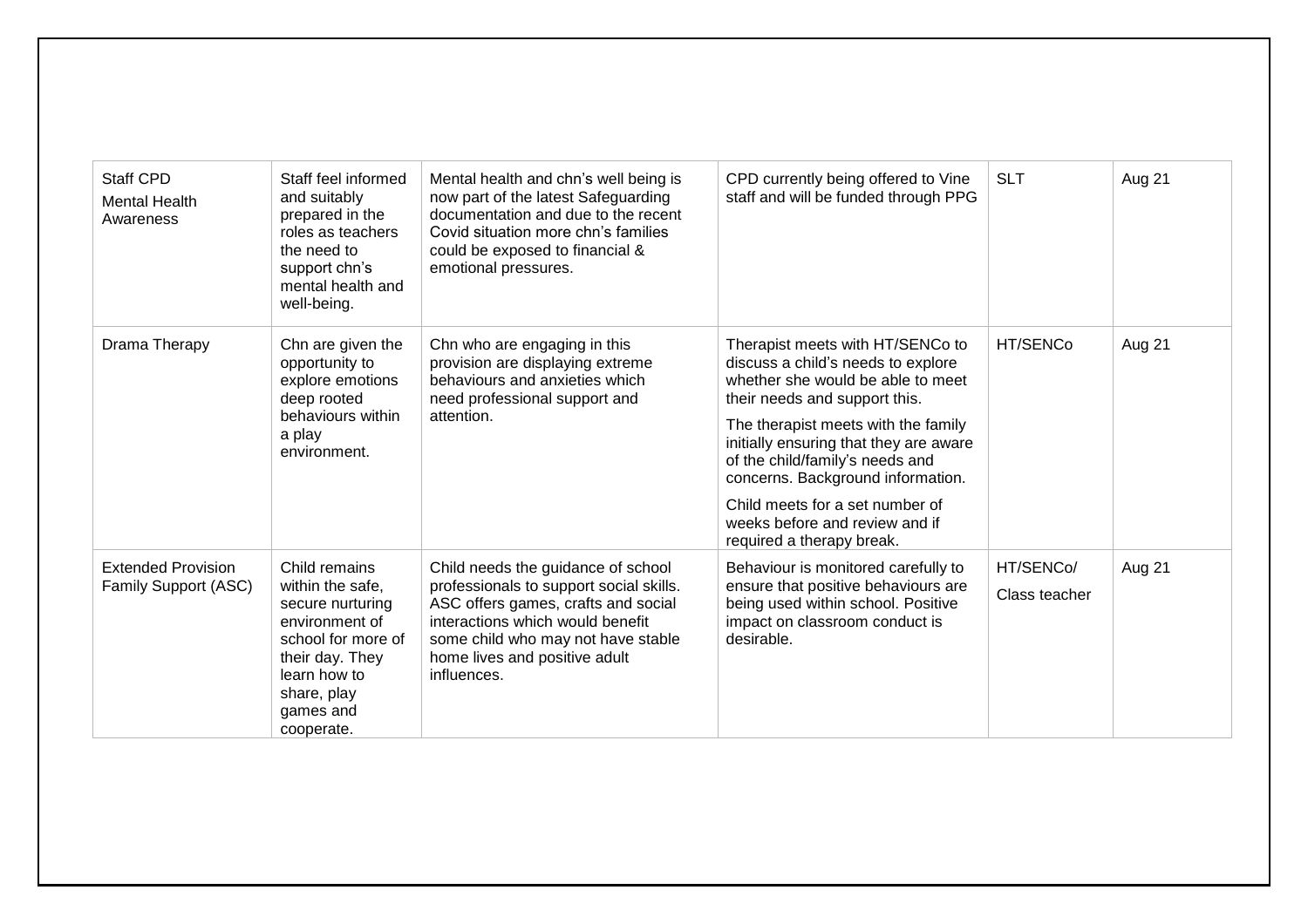| In class LSA support       | LSA's are directed<br>towards specific<br>grps of chn and<br>their learning<br>need-with<br>resources and<br>teaching ideas<br>given. LSA support<br>the learning of chn. | Evidence suggests that LSAs can have<br>a positive impact on academic<br>achievement. LSAs that support<br>individuals or small grps show moderate<br>positive benefits.                                                                                                                                                                                                                                                                                        | Data analysis and class teacher<br>planning                                                                                                                                                                                                             | <b>SLT</b> | Aug 21                        |
|----------------------------|---------------------------------------------------------------------------------------------------------------------------------------------------------------------------|-----------------------------------------------------------------------------------------------------------------------------------------------------------------------------------------------------------------------------------------------------------------------------------------------------------------------------------------------------------------------------------------------------------------------------------------------------------------|---------------------------------------------------------------------------------------------------------------------------------------------------------------------------------------------------------------------------------------------------------|------------|-------------------------------|
| Other approaches           |                                                                                                                                                                           |                                                                                                                                                                                                                                                                                                                                                                                                                                                                 |                                                                                                                                                                                                                                                         |            |                               |
| Action                     | Intended outcome                                                                                                                                                          | What's the evidence and rationale for<br>this choice?                                                                                                                                                                                                                                                                                                                                                                                                           | How will you make sure it's<br>implemented well?                                                                                                                                                                                                        | Staff lead | When will you<br>review this? |
| <b>Breakfast Club</b>      | To provide daily<br>access to<br><b>Breakfast Club to</b><br>ensure pupils are<br>effectively<br>prepared for the<br>school day.                                          | Recent research by the EEF indicated that<br>Breakfast Clubs can make a significant<br>impact on a child's progress at school. We<br>sent a survey out to all parents which had a<br>high return rate and clearly indicated that our<br>PPG families were very interested in<br>attendance at the club. 2019-20 the<br>Breakfast Club was incredibly popular with<br>our PPG families. Evidence Base: EEF<br>Research (Magic Breakfast Project + 1-4<br>months) | Regularly monitor sessions to ensure a<br>healthy breakfast is provided, behaviour<br>is well managed and activities and<br>engaging<br>Monitor number of PP children attending<br>breakfast club<br>Promote breakfast club to PP parents<br>and carers | <b>SLT</b> | Aug 21                        |
| Pupil Premium<br>Screening | To ensure that<br>all chn legible<br>are able to<br>access this<br>provision.                                                                                             | It is important to the school that all available<br>funds are received in order to support our<br>children fully. Some parents are unaware<br>that they are able to claim PPG funding for<br>their child.<br>By screening we can ensure all chn get the<br>funding they are entitled to.                                                                                                                                                                        | We will notify the parents of chn who<br>qualify so that they can make use of our<br>bfast club, year 6 trip and where<br>appropriate contributions towards music<br>and trips.                                                                         | <b>SLT</b> | Aug 21                        |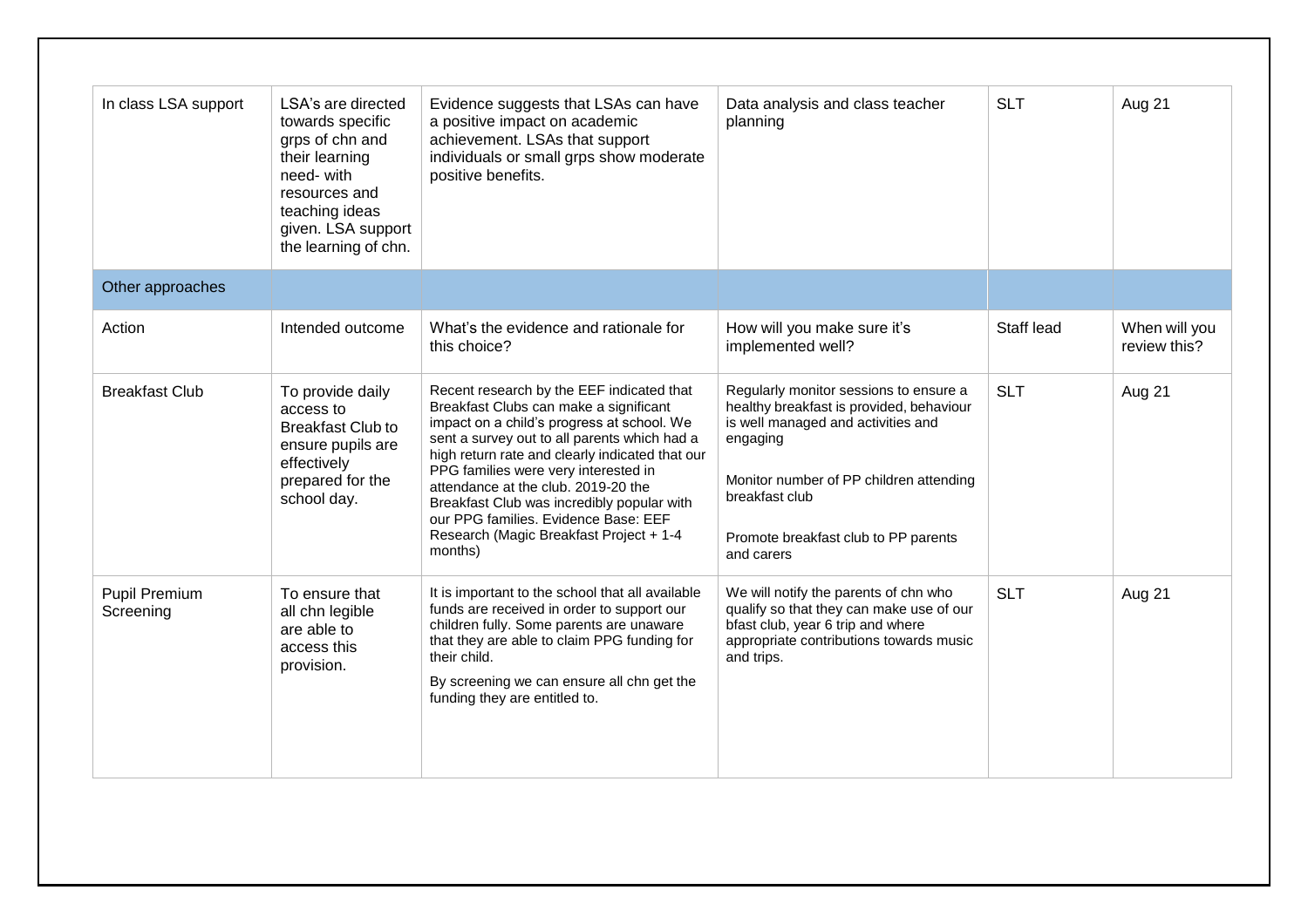| We were aware that some chn did not have<br>Home Schooling<br>To ensure that<br>stationary at home. We were asking them to<br><b>Resources (Stationery</b><br>every child is<br>complete school work and they may not<br>Packs)<br>able to complete<br>have had the resources to complete it. We<br>home learning.<br>decided to give every child a stationary pack<br>To raise spirits<br>so that they could engage with the school<br>with a stationary<br>work set.<br>pack and to<br>support home<br>working. | Every child had a pick-up time to collect<br>stationary. Any child who could not get<br>to the school had their packs delivered.<br>We carried out pupil feedback<br>conversations to see if they had been<br>useful and we had positive responses-<br>we have continued to support chn at<br>home with stationary when required for<br>homework. This has been received<br>positively by parents. | <b>SLT</b> | Aug 21 |
|-------------------------------------------------------------------------------------------------------------------------------------------------------------------------------------------------------------------------------------------------------------------------------------------------------------------------------------------------------------------------------------------------------------------------------------------------------------------------------------------------------------------|----------------------------------------------------------------------------------------------------------------------------------------------------------------------------------------------------------------------------------------------------------------------------------------------------------------------------------------------------------------------------------------------------|------------|--------|
|-------------------------------------------------------------------------------------------------------------------------------------------------------------------------------------------------------------------------------------------------------------------------------------------------------------------------------------------------------------------------------------------------------------------------------------------------------------------------------------------------------------------|----------------------------------------------------------------------------------------------------------------------------------------------------------------------------------------------------------------------------------------------------------------------------------------------------------------------------------------------------------------------------------------------------|------------|--------|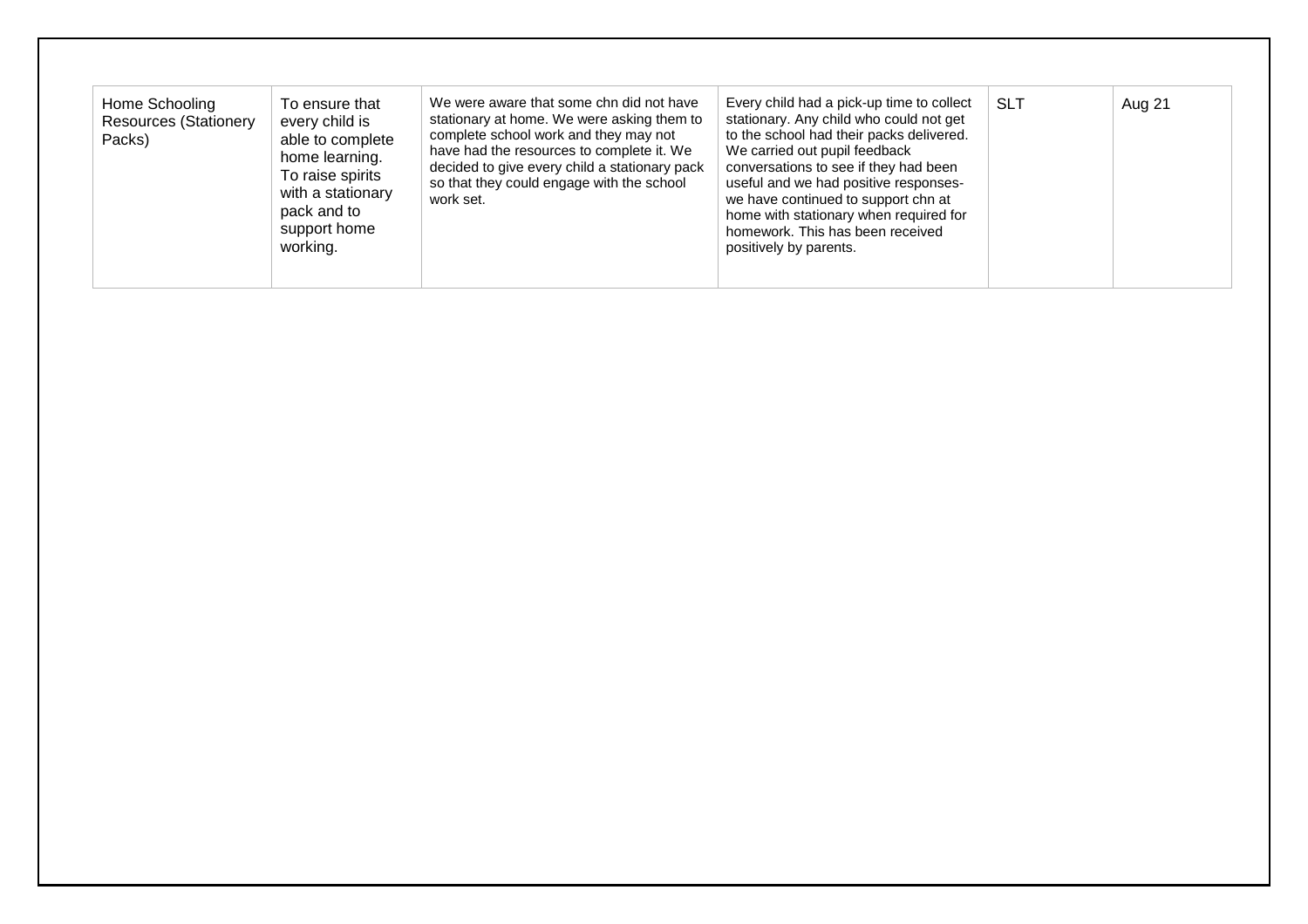| Class ICT access     | To enable chn to<br>access a learning<br>resource that can<br>track reading and<br>maths<br>understanding and<br>supports staff with<br>identifying gaps in<br>learning and how<br>to fill them. | <b>EEF Using Digital Technology to</b><br><b>Improve Learning</b> | Timetable resource. Tracking of<br>chn's progress. Gaps that have been<br>identified are met through<br>suggested interventions in class. | <b>SLT</b> | Aug 21    |
|----------------------|--------------------------------------------------------------------------------------------------------------------------------------------------------------------------------------------------|-------------------------------------------------------------------|-------------------------------------------------------------------------------------------------------------------------------------------|------------|-----------|
| Total budgeted cost: |                                                                                                                                                                                                  |                                                                   |                                                                                                                                           |            | £31965.75 |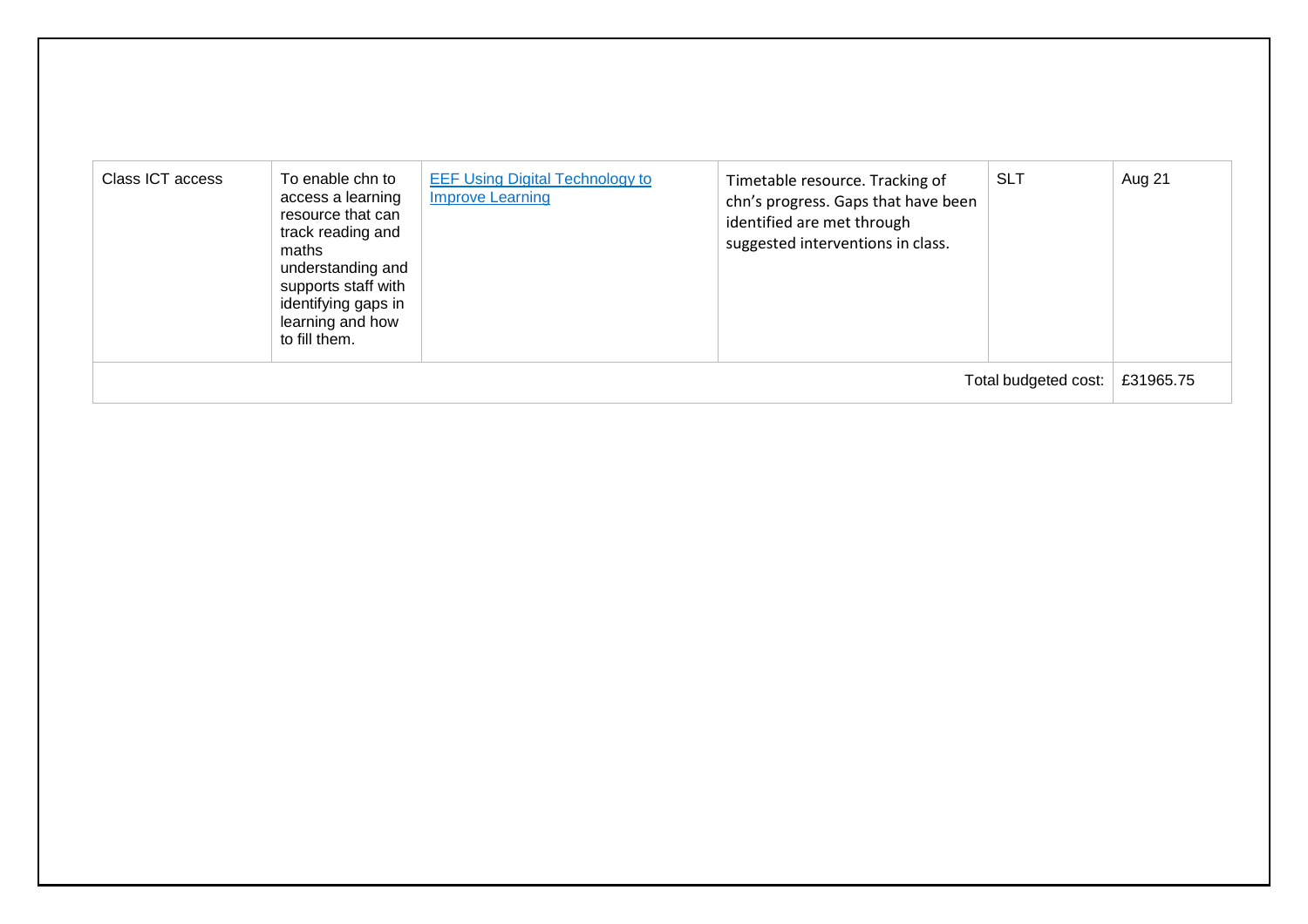### **Review of expenditure from previous academic year September 2019 – August 2020**

| Action                                                          | Intended outcome                                                                                                 | Impact                                                                                                                                                                                                                                                                              | Cost  |
|-----------------------------------------------------------------|------------------------------------------------------------------------------------------------------------------|-------------------------------------------------------------------------------------------------------------------------------------------------------------------------------------------------------------------------------------------------------------------------------------|-------|
| Designated senior leader<br>support for Disadvantaged<br>Pupils | To provide allocated leadership time to<br>the progress and attainment of<br>disadvantaged pupils in the school. | Clear identification of children and subsequent<br>cascading of information to all staff.<br>Clearly organized activities and interventions<br>that have positive impact.<br>Children identified as SEND and PPG, PPG<br>and not SEND and support required.<br>Timetables provided. | £9391 |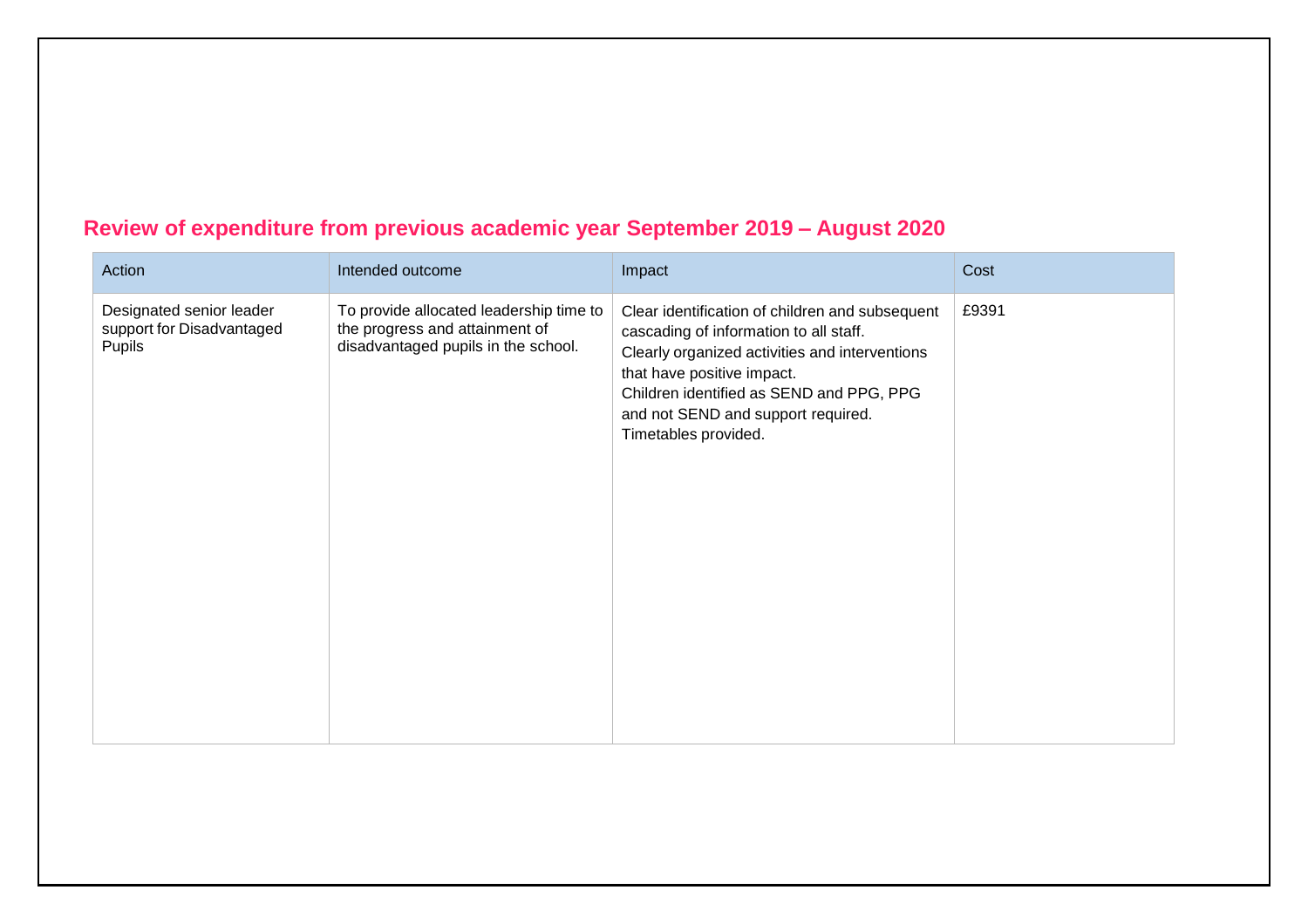| Provision of Emotional First<br>Aider Support | To provide emotional/ well-being<br>support to vulnerable pupils on a<br>weekly basis.        | PPG children benefitted from weekly EFA<br>support this academic year. Children<br>commented that the sessions are valuable<br>times in which to discuss concerns or<br>anxieties. | £1809 |
|-----------------------------------------------|-----------------------------------------------------------------------------------------------|------------------------------------------------------------------------------------------------------------------------------------------------------------------------------------|-------|
| Action                                        | Intended outcome                                                                              | Impact                                                                                                                                                                             | Cost  |
| <b>Support Worker</b>                         | To provide our vulnerable PPG<br>families access to a support worker &<br>home-based support. | PPG children benefitted from weekly support this<br>academic year. The impact has been improved<br>family relations and increased parental engagement<br>of these children.        | £5388 |
| Speech & Language Therapist                   | To meet the S&L needs of PPG pupils<br>allowing them to access learning                       | PP children have attended speech and<br>language therapy sessions, where<br>assessments and individualised plans were<br>provided to develop speech and language<br>skills.        | £700  |
| Specialist Teacher - Anxiety<br>Intervention  | To reduce anxiety in PP children with<br>additional ASD                                       | PPG children also have ASD diagnosis which<br>led to increased anxiety and low self-esteem in<br>school.                                                                           | £300  |
| Nace                                          | To meet the needs of the needs of the<br>more able                                            | Secure chn are working at greater depth.                                                                                                                                           | £140  |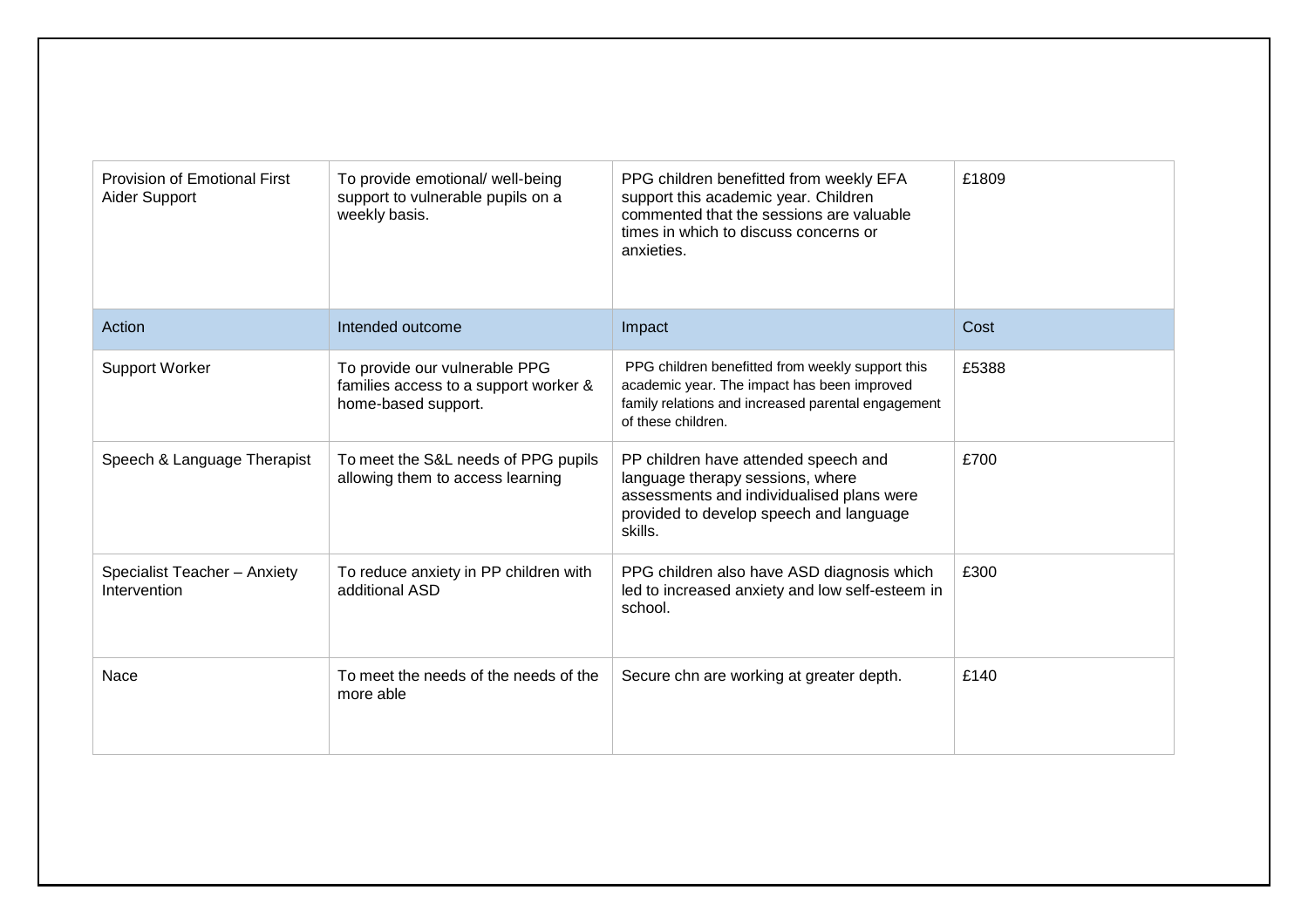| <b>Music Fees</b><br><b>Trips</b><br>Rock Steady Bursary (Music)<br><b>Targeted LSA intervention</b><br><b>BMX Growth Mindset</b> | To support PPG families to meet the<br>costs of extra-curricular activities<br>To spurt chn on a 1:1 or small grp<br>setting.<br>Supporting the mental health and<br>mental growth mindset of chn | PPG received this bursary and attended<br>Rocksteady on a weekly basis. The impact has<br>been an improvement in the children's<br>engagement and confidence at school.<br>Improved concentration and confidence.<br>Resilience development.                       | £182<br>£1294<br>£285 |
|-----------------------------------------------------------------------------------------------------------------------------------|---------------------------------------------------------------------------------------------------------------------------------------------------------------------------------------------------|--------------------------------------------------------------------------------------------------------------------------------------------------------------------------------------------------------------------------------------------------------------------|-----------------------|
| Action                                                                                                                            | Intended outcome                                                                                                                                                                                  | Impact                                                                                                                                                                                                                                                             | Cost                  |
| <b>Breakfast Club</b>                                                                                                             | To provide daily access to Breakfast<br>Club to ensure pupils are effectively<br>prepared for the school day.                                                                                     | PPG children accessed Breakfast Club, The<br>impact has been that staff know these children<br>are having a healthy breakfast. Attendance<br>has also improved.<br>Attendance data - Autumn term:<br>A pupil - 100%<br>B pupils - above 95%<br>C pupil - above 89% | £5004                 |
| <b>Forest School</b>                                                                                                              | To develop speaking and listening<br>skills, social interaction and problem-<br>solving skills                                                                                                    | PPG children in Mulberry, Apple and Cherry<br>classes attended Forest School sessions this<br>term. 100% of sessions were attended and<br>staff reported increased confidence, resilience<br>and self-esteem in these children.                                    | £1375                 |